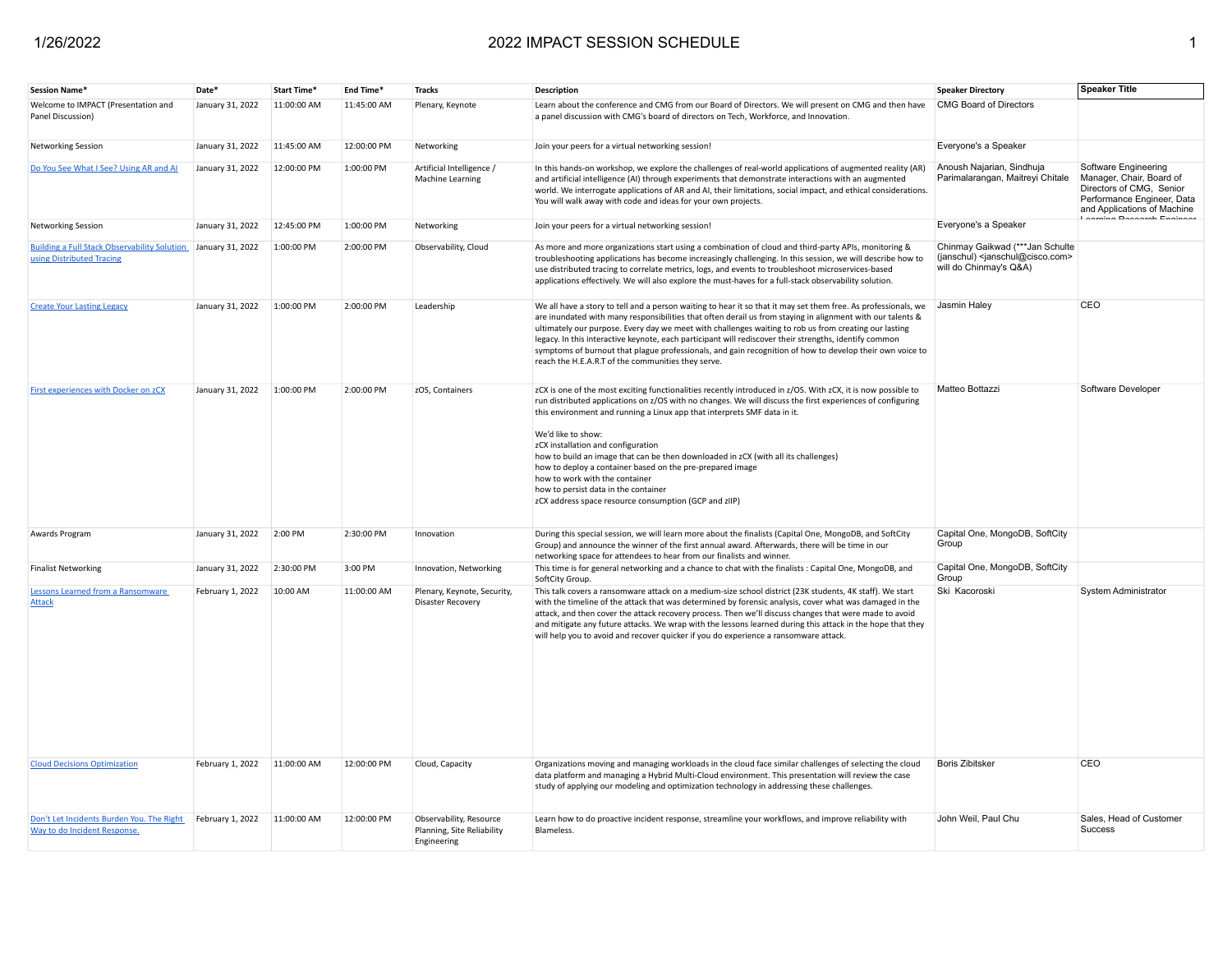| <b>Session Name</b>                                                                                                                      | Date <sup>®</sup> | Start Time' | End Time*   | <b>Tracks</b>                       | Description                                                                                                                                                                                                                                                                                                                                                                                                                                                                                                                                                                                                                                                                                                                                                                                                                                                                                                                                                                                                                                                                                                                                                                                                                                                                                                                                                                                                                                                                                                                                                                                                                           | <b>Speaker Directory</b>                                                | <b>Speaker Title</b>                           |
|------------------------------------------------------------------------------------------------------------------------------------------|-------------------|-------------|-------------|-------------------------------------|---------------------------------------------------------------------------------------------------------------------------------------------------------------------------------------------------------------------------------------------------------------------------------------------------------------------------------------------------------------------------------------------------------------------------------------------------------------------------------------------------------------------------------------------------------------------------------------------------------------------------------------------------------------------------------------------------------------------------------------------------------------------------------------------------------------------------------------------------------------------------------------------------------------------------------------------------------------------------------------------------------------------------------------------------------------------------------------------------------------------------------------------------------------------------------------------------------------------------------------------------------------------------------------------------------------------------------------------------------------------------------------------------------------------------------------------------------------------------------------------------------------------------------------------------------------------------------------------------------------------------------------|-------------------------------------------------------------------------|------------------------------------------------|
| <b>Drones 2 GNSS</b>                                                                                                                     | February 1, 2022  | 11:00:00 AM | 12:00:00 PM | Innovation                          | Learn about the project Drones 2 GNSS.<br>In a nutshell, the project uses an aerial platform (Drone) to acquire high precision mapping coordinates of<br>the ground by using a novel set of integrated sensors and algorithms, with great applications in most fields<br>of Geo-technology. A more detailed description is found in https://www.mdpi.com/2072-<br>4292/12/7/1080/htm, while our Laboratory is shown in www.senselab.tuc.gr.                                                                                                                                                                                                                                                                                                                                                                                                                                                                                                                                                                                                                                                                                                                                                                                                                                                                                                                                                                                                                                                                                                                                                                                           | Panagiotis Partsinevelos, Maria<br>Chrysanthi, Achilleas Tripolitsiotis |                                                |
| The Freedom of Kubernetes requires Chaos February 1, 2022<br>Engineering to shine in production                                          |                   | 11:00:00 AM | 12:00:00 PM | Containers, Engineering             | Like any other technology transformation, k8s adoption typically starts with small "pet projects". One k8s<br>cluster here, another one over there. If you don't pay attention, you may end up like many organizations<br>these days, something that spreads like wildfire: hundreds or thousands of k8s clusters, owned by different<br>teams, spread across on-premises and in the cloud, some shared, some very isolated.<br>When we start building application for k8s, we often lose sight of the larger picture on where it would be<br>deployed and more over what the technical constraints of our targeted environment are.<br>Sometimes, we even think that k8s is that magician that will make all our hardware constraints disappear.<br>In reality, Kubernetes requires you to define quotas on nodes, namespaces, resource limits on our pods to<br>make sure that your workload will be reliable. In case of heavy pressure, k8s will evict pods to remove<br>pressure on your nodes, but eviction could have a significant impact on your end-users.<br>How can we proactively test our settings and measure the impact of k8s events to our users? The simple<br>answer to this question is chaos Engineering.<br>During this presentation we will use real production stories to explain:<br>The various Kubernetes settings that we could implement to avoid major production outages.<br>How to Define the Chaos experiments that will help us to validate our settings<br>The importance of combining Load testing and Chaos engineering<br>The Observability pillars that will help us validate our experiments | <b>Henrik Rexed</b>                                                     | Cloud-Native Advocate                          |
| <b>Boosting Engineering Speed with Cycle</b><br><b>Time</b>                                                                              | February 1, 2022  | 12:00:00 PM | 1:00:00 PM  | Engineering,                        | Your engineering speed is your organization's competitive advantage. A fast Cycle Time will help you out-<br>innovate your competitors, keep your team nimble and motivated, shorten feedback loops, and maintain<br>the agility necessary to respond to issues quickly. Tracking Cycle Time - rather than more subjective<br>measures of engineering speed - can reduce bias and provide a trustworthy baseline from which to drive<br>improvement.                                                                                                                                                                                                                                                                                                                                                                                                                                                                                                                                                                                                                                                                                                                                                                                                                                                                                                                                                                                                                                                                                                                                                                                  | Romain Dupas                                                            | Director of Software<br>Engineering            |
| Key considerations for managing and<br>optimizing under Tailored Fit Pricing                                                             | February 1, 2022  | 12:00:00 PM | 1:00:00 PM  | zOS, Capacity, Resource<br>Planning | Tailored Fit Pricing is a new means of paying for hardware and software consumption on the mainframe,<br>however at a technical level there may be changes in how operators and capacity planners will need to<br>work. This session will explain some of challenges, provoke some thoughts within the audience and suggest<br>strategies to optimize performance and resources.<br>The Tailored Fit Pricing model offers new opportunities for those tasked with managing z/OS IT operations.<br>With no Rolling 4-Hour Average, soft-capping is no longer an effective strategy to control costs. As a result<br>you may have questions about how to manage and optimize workloads from both a technical and business<br>perspective: How am I tracking against my allocated annual baseline? What is the change in MSU<br>consumption month-to-month? How do I know which system management tasks are adding value and<br>which can be reduced? How can I determine which application improvements will have the largest impact?<br>In this session, we show you how to answer these questions and more, including a focus on the new<br>Tailored Fit Pricing for Hardware options.                                                                                                                                                                                                                                                                                                                                                                                                                                                | Chris Walker, Tracy Dean                                                | Senior Product Manager, IBM<br>Product Manager |
| Perspectives on the USL (Relating scaling to February 1, 2022<br>saturation, relative response time, machine<br>structure, and capacity) |                   | 12:00:00 PM | 1:00:00 PM  | Performance                         | This session is based on the speaker's book entitled "Information Technology Performance" that contains<br>fundamentals of computer performance from a fresh perspective. This session will cover scaling models<br>which reinterpret Dr. Gunther's USL and expand upon some of his examples. This talk additionally covers<br>fundamental ideas to the USL model and methods.<br>Specifically, the session will start at the beginning with definitions and terminology. Joe will talk about<br>utilization and its relationship to throughput, then move on to the duality of scaling and saturation and<br>onto scaling models.<br>Key Takeaways<br>Relate scaling model results to saturation and response time<br>Recognize the impact of machine/network structure on the model results<br>Quantify the scalability impact of increased "capacity" (Memory/Cache)                                                                                                                                                                                                                                                                                                                                                                                                                                                                                                                                                                                                                                                                                                                                                               | Joe Temple                                                              | Adjunct Professor                              |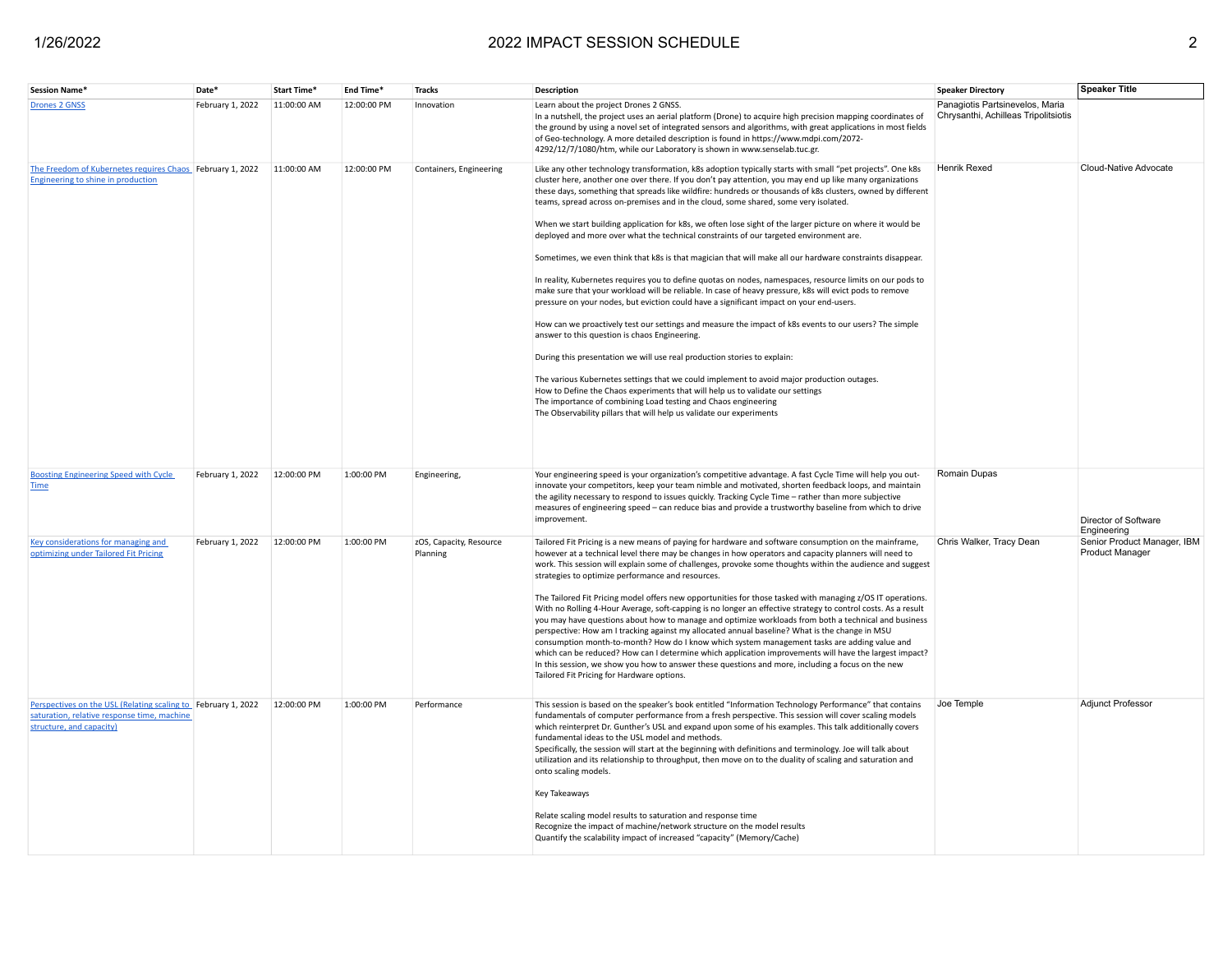| <b>Session Name*</b>                                                                                         | Date*                       | Start Time* | End Time*  | <b>Tracks</b>                                                | <b>Description</b>                                                                                                                                                                                                                                                                                                                                                                                                                                                                                                                                                                                                                                                                                                                                                                                                                                                                                                                                                                                                                                                                                                                                                                                                                                                                                                                            | <b>Speaker Directory</b>   | <b>Speaker Title</b>                                                          |
|--------------------------------------------------------------------------------------------------------------|-----------------------------|-------------|------------|--------------------------------------------------------------|-----------------------------------------------------------------------------------------------------------------------------------------------------------------------------------------------------------------------------------------------------------------------------------------------------------------------------------------------------------------------------------------------------------------------------------------------------------------------------------------------------------------------------------------------------------------------------------------------------------------------------------------------------------------------------------------------------------------------------------------------------------------------------------------------------------------------------------------------------------------------------------------------------------------------------------------------------------------------------------------------------------------------------------------------------------------------------------------------------------------------------------------------------------------------------------------------------------------------------------------------------------------------------------------------------------------------------------------------|----------------------------|-------------------------------------------------------------------------------|
| The future of content delivery for mobile<br>applications                                                    | February 1, 2022            | 12:00:00 PM | 1:00:00 PM | Performance, Mobile                                          | In this talk, you'll learn more about Cycle Time and its components, so you can start identifying<br>opportunities to boost engineering speed in your organization.                                                                                                                                                                                                                                                                                                                                                                                                                                                                                                                                                                                                                                                                                                                                                                                                                                                                                                                                                                                                                                                                                                                                                                           | Rui Costa                  | CEO and Co-founder                                                            |
| "Game Day" production testing                                                                                | February 1, 2022            | 1:00:00 PM  | 2:00:00 PM | Performance, Testing, Capacity                               | In the IT industry, testing in production has always been considered a "bad word". However, we in Capital<br>One have been doing it for over a year and realized a lot of benefits!<br>"Game Day" is a concept that Capital One has been utilizing to test in production in order to validate the<br>capacity and resiliency of the critical applications. Typically testing in production could lead to customer<br>impacts and outages, however we have been able to conduct multiple successful exercises with no<br>negative adverse impact. This session will go over how we are able to safely test in production, value<br>realized so far as well as future plans.<br>Key Takeaways<br>What is the value of testing in production?<br>How can it be done with no adverse impact to users or customers?<br>What solutions and techniques are available to make testing in production a reality                                                                                                                                                                                                                                                                                                                                                                                                                                         | Duane Diggs, Yar Savchenko | Director, Technology<br>Management, Director,<br><b>Technology Management</b> |
| Balancing Kubernetes performance,<br>resilience & cost by using ML-based<br>optimization - a real-world case | February 1, 2022            | 1:00:00 PM  | 2:00:00 PM | Containers, Artificial<br>Intelligence / Machine<br>Learning | Properly tuning Kubernetes applications is a daunting task, often resulting in reliability and performance<br>issues, as well as unexpected costs. We describe how ML-based optimization enabled a digital service<br>provider to automatically tune Kubernetes pods and dramatically reduce the associated cost.<br>Properly tuning Kubernetes microservice applications is a daunting task even for experienced Performance<br>Engineers and SREs, often resulting in companies facing reliability and performance issues, as well as<br>unexpected costs.<br>In this session, we first explain Kubernetes resource management and autoscaling mechanisms and how<br>properly setting pod resources and autoscaling policies is critical to avoid over-provisioning and impacting<br>the bottom line.<br>We discuss a real-world case of a digital provider of accounting & invoicing services for SMB clients. We<br>demonstrate how ML-based optimization techniques allowed the SRE team and service architects to<br>automatically tune the pod configuration and dramatically reduce the associated Kubernetes cost. We also<br>describe the results of incorporating resilience-related goals in the optimization goals.<br>Finally, we propose a general approach to tune pods and autoscaling policies for Kubernetes applications. | Stefano Doni               | Performance Expert and Co-<br>Founder                                         |
| Work less and save more                                                                                      | February 1, 2022            | 1:00:00 PM  | 2:00:00 PM | zOS                                                          | Most z/OS environments have thousands of jobs, hundreds of started tasks, millions of CICS, IMS, DDF or<br>WEB transactions, tens of service classes and reports classes that run everyday. While most computer<br>centers get the big picture of how everything is running and the main problem areas, they still have many<br>difficulties to pinpoint the single job, address space, and transaction that gradually increase until you notice<br>it has become a cost and performance problem. In this presentation I will present a simple methodology<br>and reporting system that can solve most of these problems.<br>The session is best for those who are:<br>Be early careerists or new to this subject area (Intro/Beginner)<br>Have a working knowledge of the subject area<br>Have extensive experience in the subject area (Advanced)                                                                                                                                                                                                                                                                                                                                                                                                                                                                                           | Mark Cohen Austroweik      | <b>Technical Director</b>                                                     |
| Propelling Java and Alibaba Scale                                                                            | February 1, 2022            | 7:00:00 PM  | 7:45:00 PM | Software, Development,<br>Performance, Cloud                 | Java continues to evolve to support an ever-changing ecosystem of applications, languages, and platforms.<br>We cover our work on Java education, engineering practices, performance at Alibaba Scale. This talk<br>describes how you can build better software and improve efficiency by leveraging improvements in the<br>Java ecosystem. We will warp it up with performance optimization beyond just Java as Java applications<br>are co-deployed with other applications in the cloud.                                                                                                                                                                                                                                                                                                                                                                                                                                                                                                                                                                                                                                                                                                                                                                                                                                                   | Kingsum Chow               | <b>Chief Scientist</b>                                                        |
| <b>Networking Session</b>                                                                                    | February 1, 2022 7:45:00 PM |             | 8:00:00 PM | Networking                                                   | Join your peers for a virtual networking session!                                                                                                                                                                                                                                                                                                                                                                                                                                                                                                                                                                                                                                                                                                                                                                                                                                                                                                                                                                                                                                                                                                                                                                                                                                                                                             | Everyone's a Speaker       |                                                                               |
|                                                                                                              |                             |             |            |                                                              |                                                                                                                                                                                                                                                                                                                                                                                                                                                                                                                                                                                                                                                                                                                                                                                                                                                                                                                                                                                                                                                                                                                                                                                                                                                                                                                                               |                            |                                                                               |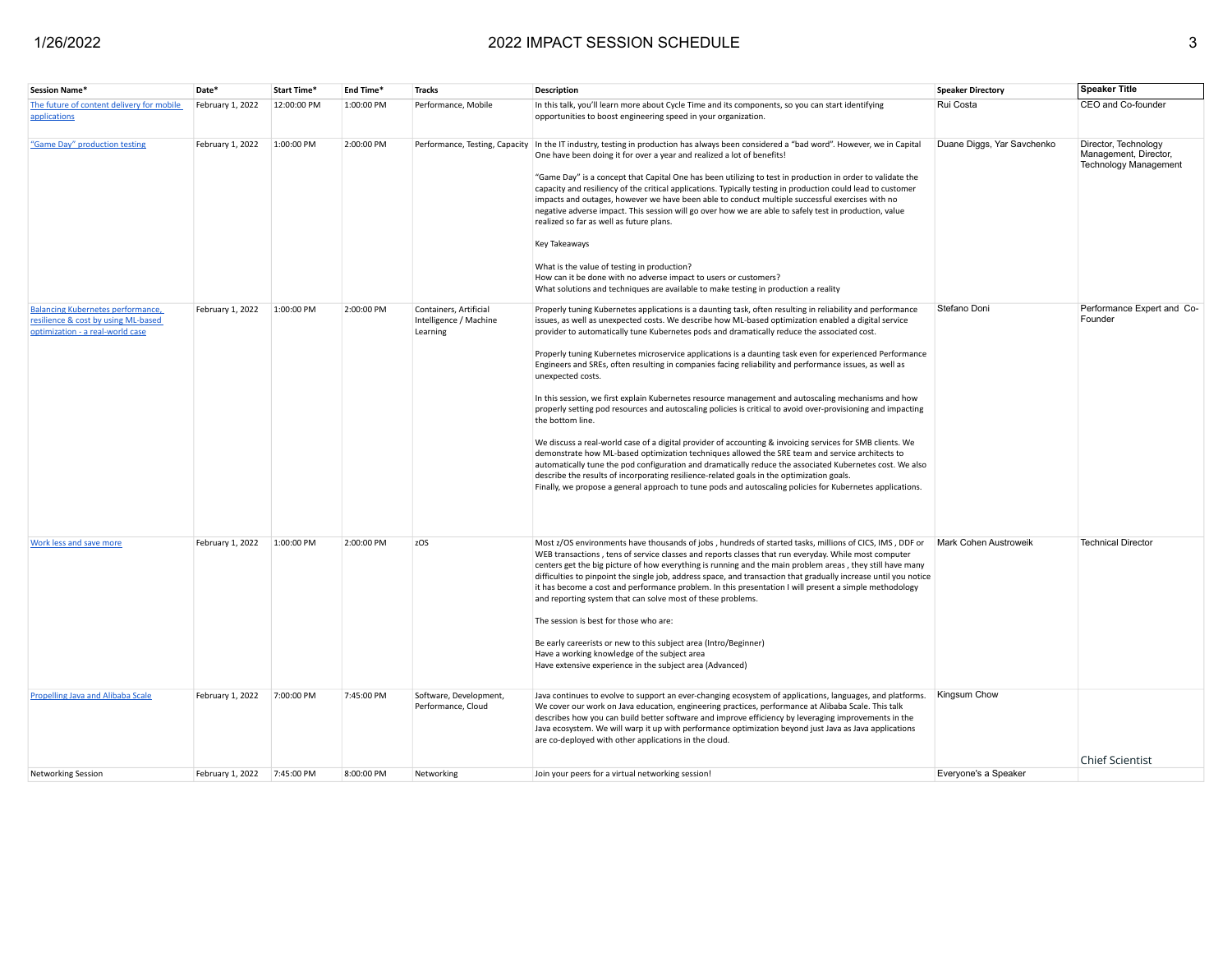| <b>Session Name*</b>                                                                         | Date*            | Start Time <sup>®</sup> | End Time*   | <b>Tracks</b>                                                           | <b>Description</b>                                                                                                                                                                                                                                                                                                                                                                                                                                                                                                                                                                                                                                                                                                                                                                                                                                                                                                                                                                                                                                                                                                                                                                                                                                                                                                                                                                                                                                                                                                                                                                                                                                                                                                                                                                                                                                            | <b>Speaker Directory</b> | <b>Speaker Title</b>                                              |
|----------------------------------------------------------------------------------------------|------------------|-------------------------|-------------|-------------------------------------------------------------------------|---------------------------------------------------------------------------------------------------------------------------------------------------------------------------------------------------------------------------------------------------------------------------------------------------------------------------------------------------------------------------------------------------------------------------------------------------------------------------------------------------------------------------------------------------------------------------------------------------------------------------------------------------------------------------------------------------------------------------------------------------------------------------------------------------------------------------------------------------------------------------------------------------------------------------------------------------------------------------------------------------------------------------------------------------------------------------------------------------------------------------------------------------------------------------------------------------------------------------------------------------------------------------------------------------------------------------------------------------------------------------------------------------------------------------------------------------------------------------------------------------------------------------------------------------------------------------------------------------------------------------------------------------------------------------------------------------------------------------------------------------------------------------------------------------------------------------------------------------------------|--------------------------|-------------------------------------------------------------------|
| All Hands on Deck! Come Together with<br>the Fab Four: Capacity, Performance, Cost<br>and AI | February 1, 2022 | 8:00:00 PM              | 9:00:00 PM  | Capacity, Performance,<br>Artificial Intelligence /<br>Machine Learning | In today's world, your 'deck' needs more hands! It takes skilled people, an effective capacity management<br>process, and focused tools to support mergers, acquisitions, outage recovery, and application changes<br>within an infrastructure. Considering the realization that no organization can properly support an "All<br>Hands Event" with just using "Eyes on Glass" and that it takes a business focus on the data with reporting<br>that is enabled with AI. In this session, Dan Ruehl will review being be prepared for the event (the business<br>matters), aligning your data for AI consumption, statistical "helping hands", resiliency and data<br>visualization practices.                                                                                                                                                                                                                                                                                                                                                                                                                                                                                                                                                                                                                                                                                                                                                                                                                                                                                                                                                                                                                                                                                                                                                                 | Dan Ruehl                | Senior Product<br><b>Implementation Specialist</b>                |
| <b>Continuous Performance Testing:</b><br><b>Challenges and Approaches</b>                   | February 1, 2022 | 8:00:00 PM              | 9:00:00 PM  | Performance, Testing,<br>Software, Development                          | The way we develop software is changing - and performance engineering is changing too to remain<br>relevant. Integrating into agile development (shift-left / continuous performance testing) becomes a must<br>when performance risks need to be mitigated. Automation and Continuous Integration (CI) become<br>necessary as we get to multiple iterations and shrinking times to verify performance. However, continuous<br>performance testing may be implemented in many different ways and on different levels depending on<br>specific context - what we need to test, how high are performance risks / costs of failure, what<br>technologies we use, etc. There are numerous challenges - and there are different ways to address them.<br>We will discuss several approaches on specific examples - from light-weight solutions to the full-scale<br>implementation at MongoDB.                                                                                                                                                                                                                                                                                                                                                                                                                                                                                                                                                                                                                                                                                                                                                                                                                                                                                                                                                                     | Alexander Podelko        | Staff Performance Engineer                                        |
| The Purposeful Innovator                                                                     | February 1, 2022 | 8:00:00 PM              | 9:00:00 PM  | Leadership, Innovation                                                  | The Purposeful Innovator is an invitation to game-changing business leaders and entrepreneurs to bring<br>their whole and higher selves to ideas that create transformation in that thriving space where integrity and<br>innovation meet. I share a proven framework and process for a purposeful approach to creating<br>technology-based products that solve with compassion some of the world's most pressing challenges.<br>Products with intention and a mission that is purposeful keeping in mind a greater impact. It's a call to<br>action for the private sector and entrepreneurs to partner in the purposeful innovation movement toward<br>meaningful and purposeful products and services. Companies, nonprofits, and entrepreneurs alike are<br>slowly waking up to the challenge of moving forward in new ways that are purposeful and human<br>centered. Inviting listeners to join the tribe of purposeful innovators and inventors in building the future<br>we deserve, as I share compelling stories of founders, framework and process toward product<br>development that will flourish while solving the kinds of problems that stir one's passions and meaningful<br>contributions.                                                                                                                                                                                                                                                                                                                                                                                                                                                                                                                                                                                                                                                  | Carnellia Ajasin         | CEO                                                               |
| <b>Workforce Transformation: Defining your</b><br><b>Digital Workplace</b>                   | February 2, 2022 | 11:00:00 AM             | 12:00:00 PM |                                                                         | Today we want to not focus on what products you need to be productive in today's environment but<br>instead what are some of the biggest things that you need to think about when creating a model that<br>works in a remote environment or hybrid environment where your employees can work from anywhere.<br>We will look at some data that Dell has collected on what our customers are telling us they envision their<br>business will look like in a post pandemic era. What both our customers and Dell are seeing from potential<br>employees and how to best attract and retain that talent pool. In order to attract talent we need to make<br>sure we know are employees, understand if we are providing the right technology and if we are giving<br>them the best change to be both product and happy employees. Keeping this conversation IT vendor<br>agnostic, we want to make sure our customers have a cohesive plan and able to ask any IT provider the<br>right questions to make sure they can execute to their plan.<br>We will then focus on what that plan looks like and how we feel like the best way to implement that plan.<br>We will discuss a little of the learnings and changes Dell had to make as we went through this<br>transformation as a company and how you can avoid some of those same pitfalls. We will look at what we<br>have focused on to make our employees just as productive in a fully remote environment and what we as a<br>company focused on to achieve this. We then will talk about something that we feel is most important,<br>securing your data and giving your employees piece of mind when working remote. The last thing we want<br>our customers to continue to think about is how do we make sure we are looking at the proper talent and<br>who is going to fill the roles in our company. | Daren Masanda            | North America Small<br><b>Business Field Marketing</b><br>Manager |
| 5G Wireless Networks and beyond with<br>Al/ML adaption                                       | February 2, 2022 | 12:00:00 PM             | 1:00:00 PM  | Artificial Intelligence /<br>Machine Learning, 5G                       | This presentation provides valuable architecture and business insights when planning to deploy new<br>generation wireless networks based on Service Based Architecture(SBA). Emphasis on business verticals<br>convergence with business and operational support (B/OSS) systems highlighted. Business value<br>propositions with AI strategies are covered. Key technology enablers are outlined with concepts include<br>Al/ML models adaption on 5G and beyond wireless network advancements/standards considered.                                                                                                                                                                                                                                                                                                                                                                                                                                                                                                                                                                                                                                                                                                                                                                                                                                                                                                                                                                                                                                                                                                                                                                                                                                                                                                                                         | Mallikharjuna R. Valluri | Sr. Enterprise Architect -<br>Solutions                           |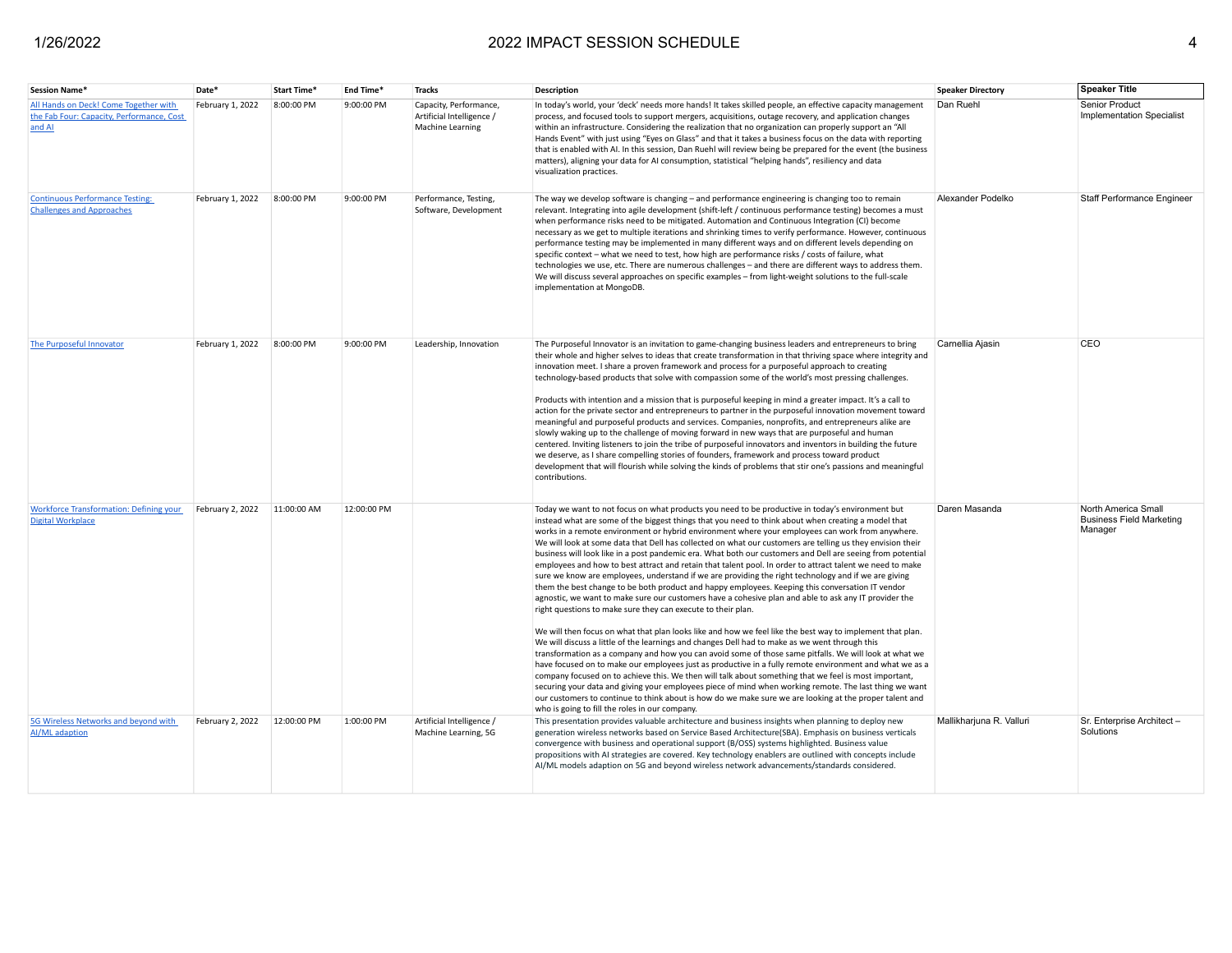| Session Name*                                                                                                                      | Date*            | Start Time* | End Time*  | <b>Tracks</b>                       | <b>Description</b>                                                                                                                                                                                                                                                                                                                                                                                                                                                                                                                                                                                                                                                                                                                                                                                                                                                                                                                                                                                                                                                                                                                                                                                                                                                                                                                                  | <b>Speaker Directory</b>                         | <b>Speaker Title</b>                               |
|------------------------------------------------------------------------------------------------------------------------------------|------------------|-------------|------------|-------------------------------------|-----------------------------------------------------------------------------------------------------------------------------------------------------------------------------------------------------------------------------------------------------------------------------------------------------------------------------------------------------------------------------------------------------------------------------------------------------------------------------------------------------------------------------------------------------------------------------------------------------------------------------------------------------------------------------------------------------------------------------------------------------------------------------------------------------------------------------------------------------------------------------------------------------------------------------------------------------------------------------------------------------------------------------------------------------------------------------------------------------------------------------------------------------------------------------------------------------------------------------------------------------------------------------------------------------------------------------------------------------|--------------------------------------------------|----------------------------------------------------|
| Finding Your Way in the Cloudy DBMS<br><b>Jungle</b>                                                                               | February 2, 2022 | 12:00:00 PM | 1:00:00 PM | zOS, Containers                     | In this talk, we report on our long-term experiences in benchmarking cloud-hosted DBMS by highlighting<br>key impact factors for significant evaluations. In addition, we discuss relevant DBMS performance,<br>scalability, elasticity, availability, and cost metrics. These concepts are integrated into our benchmarking-<br>as-a-service platform and will be demonstrated by a set of real-world cases, addressing challenges such as:<br>Which cloud provider does provide the best DBMS performance/cloud cost ratio for my application? Will I<br>get more performance with the next DBMS version? From a performance perspective, which one to<br>choose: self-hosted DBMS vs. DBaaS?                                                                                                                                                                                                                                                                                                                                                                                                                                                                                                                                                                                                                                                     | Daniel Seybold                                   | Chief Technical Officer                            |
| <b>Global Cloud Environment: Data Analysis</b><br>and Management Workload                                                          | February 2, 2022 | 12:00:00 PM | 1:00:00 PM | Cloud, Capacity                     | Often IT companies are facing with multiple challenges in case if they decide to create globally distributed<br>cloud based environment, like well-known problem of big data, including storing client accounts in a<br>database, protocoling user activity in the logs, transferring real time dataflow, processing big data<br>analytics, etc.<br>The session addresses the challenges of a digital cloud environment when it comes to a global scalability<br>with a big amount of remote servers and unsecure public cloud, such as Amazon. The goal of the study is to<br>work out the approach for evaluating the reasonable system capacity under heavy workload. For that<br>purpose, Zabbix monitoring solution is used and business metrics are applied in relation to existing system<br>ones. Prediction data model is proposed to compute the future forecast of the user activity based on the<br>collected historical statistics and verify whether capacity adjustment is possible or not. The results of<br>capacity planning are implemented at Genesys International Telecommunications Company. System<br>analysis of the production environment indicated the possibility to downscale the capacity of certain virtual<br>servers, which allowed saving the annual operational cost by \$3,500 (50%) for each affected server. | Dmitry Shchemelinin, Mikhail<br><b>Buinevich</b> | VP SRE & NOC. Doctor of<br>Science and a Professor |
| OpenTelemetry and Mainframe Application February 2, 2022<br>Performance Monitoring: How we figured<br>out distributed tracing on Z |                  | 12:00:00 PM | 1:00:00 PM | zOS, Performance                    | In this talk, you will learn how the IBM Z Application Performance Management team is overcoming<br>mainframe tracing limitations to provide full end-to-end visibility of hybrid applications on modern APMs<br>like Instana and AppDynamics.<br>As IBM transitions into a Hybrid Cloud business model, open-source tooling becomes an important part of<br>scaling software, especially for Z (mainframe) AIOps and monitoring solutions. Due to the nature of Z with<br>its many legacy and in-house protocols, open tracing is a challenge and has led to some limitations for what<br>we can and cannot trace. In this talk, you will learn how the IBM Z Application Performance Management<br>team is overcoming these limitations to provide full end-to-end visibility of hybrid applications on modern<br>APMs like Instana and AppDynamics.                                                                                                                                                                                                                                                                                                                                                                                                                                                                                              | Taylor Donner. Aaron Young                       | Product Manager, Chief<br>Architect                |
| <b>Building Observability into Your</b><br><b>Engineering Processes</b>                                                            | February 2, 2022 | 1:00:00 PM  | 2:00:00 PM | Observability, Engineering,<br>Data | The performance implications of software design choices are often only incidentally mentioned in<br>undergraduate courses and are rarely taught in a systematic way. Most undergraduate students lack<br>awareness of the performance implications for designing and constructing software as well as the<br>associated quantitative skills for planning for and analyzing typical performance issues. Cultivating<br>Performance-Aware Software Engineers is an NSF-funded project to develop innovative and systematic<br>approaches to enhance performance engineering skills in existing undergraduate curricula. This panel<br>brings together prominent leaders in academia and industry to share perspectives and ideas and envision a<br>roadmap for instilling essential SPE topics and practices into undergraduate education.                                                                                                                                                                                                                                                                                                                                                                                                                                                                                                            | James McGill                                     | VP of Engineering                                  |
| Physical data center capacity planning -<br>Performance management at scale                                                        | February 2, 2022 | 2:00:00 PM  | 3:00:00 PM | Capacity, Data Center               | Convergence of industry verticals with business value                                                                                                                                                                                                                                                                                                                                                                                                                                                                                                                                                                                                                                                                                                                                                                                                                                                                                                                                                                                                                                                                                                                                                                                                                                                                                               | Chris Molloy                                     | <b>Distinguished Engineer</b>                      |
| Putting a dollar value on Cloud Cost<br>Optimisation.                                                                              | February 2, 2022 | 2:00:00 PM  | 3:00:00 PM | Cloud, Capacity                     | The idea of reducing cloud cost is nothing new, infact nothing has really changed since the days of hosting<br>infrastructure in your own data centre. Whats new is that your cloud cost has just become a variable<br>(OPEX) cost on your companies balance sheet, which means your CFO and CEO are very interested about<br>what that number means and which direction its heading in. In this session we'll explore a simple model<br>you can use to predict your cloud cost, the amount you might be over-provisioned and come up with a<br>quick plan to do something about it.                                                                                                                                                                                                                                                                                                                                                                                                                                                                                                                                                                                                                                                                                                                                                                | <b>Thomas Ballard</b>                            | Founder                                            |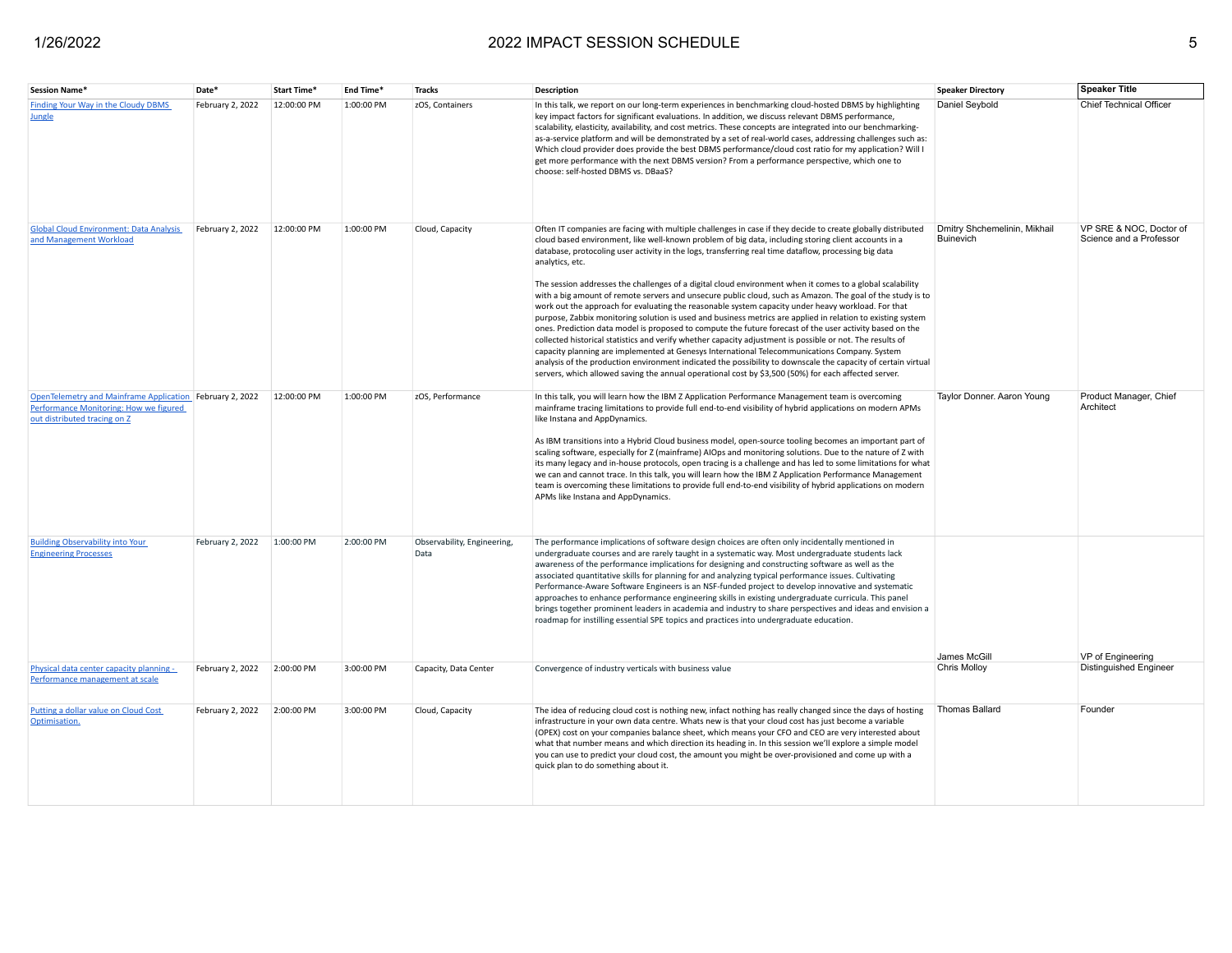| Session Name*                                                                                      | Date <sup>®</sup> | <b>Start Time</b> | End Time*   | <b>Tracks</b>                                                           | <b>Description</b>                                                                                                                                                                                                                                                                                                                                                                                                                                                                                                                                                                                                                                                                                                                                                                                                                                                                                                                                                                                                                                                                                                                                                                                                                                                                                                                                                                       | <b>Speaker Directory</b>                                                                                                                                           | <b>Speaker Title</b>                                                                                                                                                                                                                  |
|----------------------------------------------------------------------------------------------------|-------------------|-------------------|-------------|-------------------------------------------------------------------------|------------------------------------------------------------------------------------------------------------------------------------------------------------------------------------------------------------------------------------------------------------------------------------------------------------------------------------------------------------------------------------------------------------------------------------------------------------------------------------------------------------------------------------------------------------------------------------------------------------------------------------------------------------------------------------------------------------------------------------------------------------------------------------------------------------------------------------------------------------------------------------------------------------------------------------------------------------------------------------------------------------------------------------------------------------------------------------------------------------------------------------------------------------------------------------------------------------------------------------------------------------------------------------------------------------------------------------------------------------------------------------------|--------------------------------------------------------------------------------------------------------------------------------------------------------------------|---------------------------------------------------------------------------------------------------------------------------------------------------------------------------------------------------------------------------------------|
| Retrospectives: Do We Need Them & Why? February 2, 2022                                            |                   | 2:00:00 PM        | 3:00:00 PM  | Observability, Resource<br>Planning, Site Reliability<br>Engineering    | A retrospective (or post-mortem) is a critical part of Incident Response. If you don't document, share, and<br>learn, everyone misses out on a critical learning opportunity.<br>Retrospectives are designed to help teams collectively learn, iterate, and improve. It involves taking the<br>time to story-tell exactly how an incident took place and discussing how to do better next time. The key is<br>to shine new light on processes, tools, and systems so that you know how to fine-tune.<br>This session will show you:<br>How Blameless puts power in the hands of engineers, and<br>How to avoid headaches, save time, and create unique reports for different stakeholders.                                                                                                                                                                                                                                                                                                                                                                                                                                                                                                                                                                                                                                                                                               | <b>Matthew Dodge</b>                                                                                                                                               |                                                                                                                                                                                                                                       |
| <b>System Recover Boost: Hitting the Turbo</b><br><b>Button on z/OS</b>                            | February 2, 2022  | 2:00:00 PM        | 3:00:00 PM  | zOS                                                                     | SRB is one of the more interesting things that IBM has introduced with the z15 and certainly can help<br>certain installations, shut down, start-up, and recover faster. But what are the practical implications of<br>using SRB? How does enabling the different flavors of SRB influence both the performance and<br>measurement of the systems, even potentially the systems that aren't being boosted?                                                                                                                                                                                                                                                                                                                                                                                                                                                                                                                                                                                                                                                                                                                                                                                                                                                                                                                                                                               | Scott Chapman                                                                                                                                                      | Director, Software Design &<br>Development                                                                                                                                                                                            |
| Is the mainframe at the heart of your cyber February 2, 2022<br>resiliency strategy?               |                   | 3:00:00 PM        | 4:00:00 PM  | zOS, Security                                                           | With cyber-attacks continuing to grab headlines, many enterprises are re-evaluating their resiliency<br>posture, including the role the mainframe needs to play due to the criticality of the data and applications<br>running on the platform. The focus is to discuss cyber resiliency at a high level and the techniques that can<br>be applied to address these concerns.<br>A major challenge for IT operations is protecting business-critical infrastructure and data from the impact<br>of outages and downtime. With cyber-attacks continuing to grab headlines, many enterprises are looking at<br>their resiliency posture, which might include the deployment of air-gapped solutions to deliver the ability<br>to recover from an event that compromises their data. However, determining the incident's scope and<br>surgically recovering the right data backups can drive up the recovery time required, potentially impacting<br>the business.<br>We'll show how a resilient architecture on IBM Z can be developed, including how to identify and recover<br>the right backups of potentially compromised data quickly and easily to minimize business disruption.                                                                                                                                                                                                     | Chris Walker, Diego Bessone                                                                                                                                        |                                                                                                                                                                                                                                       |
| Panel Discussion: Roadmap for Cultivating February 2, 2022<br>Performance-Aware Software Engineers |                   | 3:00:00 PM        | 4:00:00 PM  | Performance, What's Next,<br>Performance Engineering,<br>Software       | The performance implications of software design choices are often only incidentally mentioned in<br>undergraduate courses and are rarely taught in a systematic way. Most undergraduate students lack<br>awareness of the performance implications for designing and constructing software as well as the<br>associated quantitative skills for planning for and analyzing typical performance issues. Cultivating<br>Performance-Aware Software Engineers is an NSF-funded project to develop innovative and systematic<br>approaches to enhance performance engineering skills in existing undergraduate curricula. This panel<br>brings together prominent leaders in academia and industry to share perspectives and ideas and envision a<br>roadmap for instilling essential SPE topics and practices into undergraduate education.                                                                                                                                                                                                                                                                                                                                                                                                                                                                                                                                                 | André B. Bondi, Ye Yang, Connie Adjunct professor of software<br>Smith, Kishor Trivedi, Alexander<br>Podelko, Igor Trubin, Gregg<br>Vesondor, Ye Yang, Andre Bondi | engineering, Associate<br>Professor of software<br>engineering, Principal<br>Consultant of the<br>Performance Engineering<br>Services Division, Fitzgerald<br>Hudson Chair, Staff<br>Performance Engineer, IT<br>Manager, Director of |
| <b>Virtual Networking Session sponsored by</b><br><b>Blameless</b>                                 | February 2, 2022  | 3:00:00 PM        | 4:00:00 PM  | Networking                                                              | Join us for video networking as we talk DevOps and Site Reliability Engineering with experts from<br>Blameless. Networking session attendees have the chance to win prizes and score points in the conference<br>game.                                                                                                                                                                                                                                                                                                                                                                                                                                                                                                                                                                                                                                                                                                                                                                                                                                                                                                                                                                                                                                                                                                                                                                   | Everyone's a Speaker                                                                                                                                               |                                                                                                                                                                                                                                       |
| <b>Your Mess Needs a Mesh</b>                                                                      | February 2, 2022  | 3:00:00 PM        | 4:00:00 PM  | Cloud, Containers,<br>Microservices                                     | With cloud-native container-based microservice deployments, there can be challenges with consistent and<br>reliable support for L7 metrics, rate limiting, traffic load splitting, circuit breaking, canary deployments, etc.<br>Service Meshes address these issues. The Service Mesh framework takes care of the service discovery,<br>service identity, security, traffic flow management, and policy enforcement of each service.<br>Microservices are becoming more and more prevalent in modern-day cloud-native deployments. Even with<br>cloud-native container-based microservice deployments, there can be challenges with consistent and<br>reliable support for L7 metrics, rate limiting, traffic load splitting, circuit breaking, canary deployments, etc.<br>Service Meshes address these issues. The Service Mesh framework takes care of the service discovery,<br>service identity, security, traffic flow management, and policy enforcement of each service. In this session,<br>the attendee will learn what common application/service pain points (mess) a Service Mesh can resolve,<br>what a Service Mesh is, how it integrates with Kubernetes, and how various microservices can leverage a<br>Service Mesh for things like service discovery and traffic flow management. Linkerd, Envoy, and other<br>service mesh types and components will be discussed. | Shannon McFarland                                                                                                                                                  | <b>Technical Executive</b>                                                                                                                                                                                                            |
| <b>Managing 50 Billion Things</b>                                                                  | February 3, 2022  | 10:00:00 AM       | 11:00:00 AM | Artificial Intelligence /<br>Machine Learning, Capacity,<br><b>BYOD</b> | Today, each IT person in the enterprise manages, on average, less than 250 devices. With the advent of IoT, Eliot Lear<br>that ratio needs to grow closer to a million to one to be manageable. And as enterprises find more and<br>more devices connecting to their networks, the challenges for administrators grow. This presentation will<br>discuss how we'll get there utilizing standardized, interoperable technologies in security, device<br>management, and automated onboarding.                                                                                                                                                                                                                                                                                                                                                                                                                                                                                                                                                                                                                                                                                                                                                                                                                                                                                             |                                                                                                                                                                    | <b>Principal Engineer</b>                                                                                                                                                                                                             |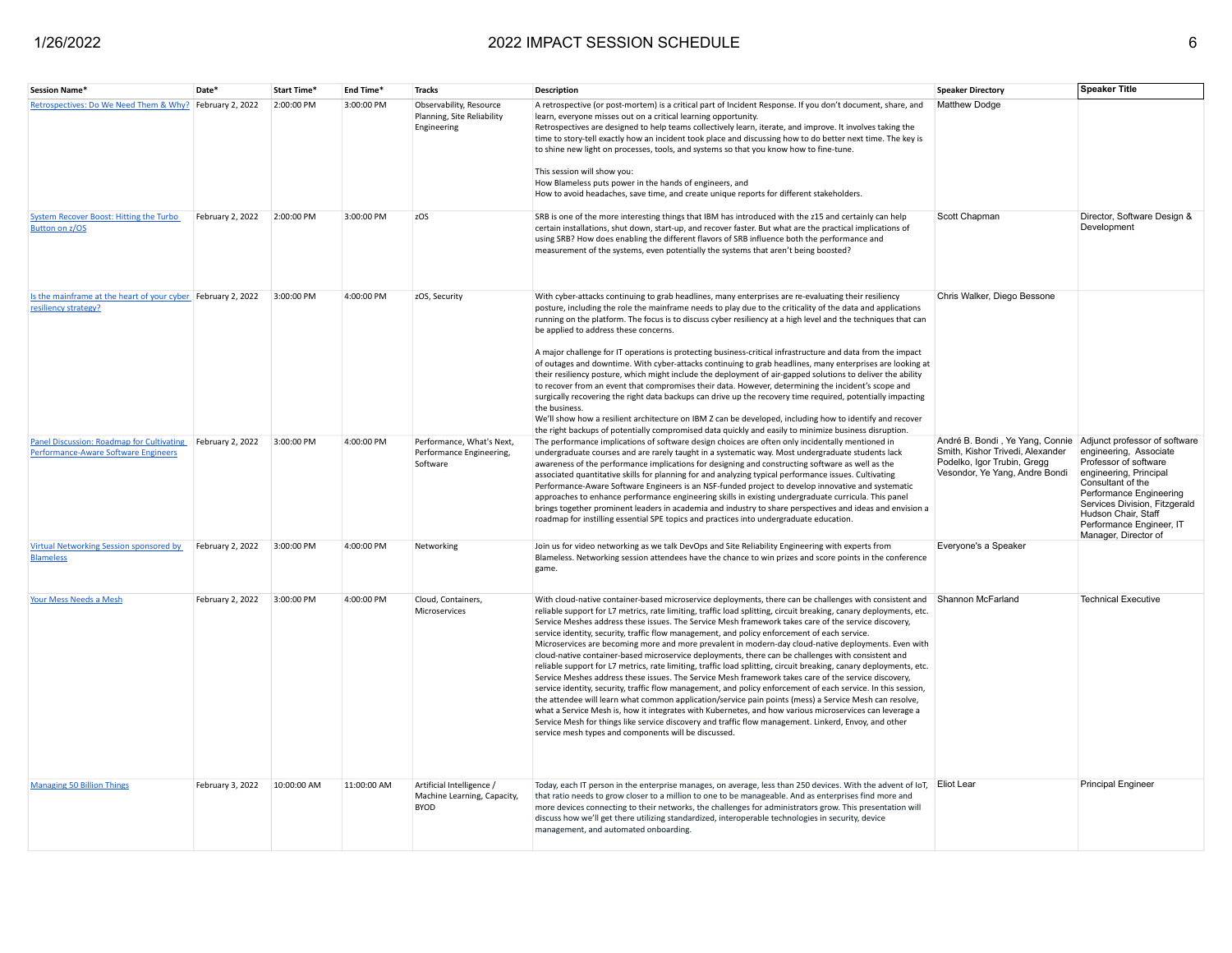| Session Name*                                                                      | Date'            | <b>Start Time</b> | End Time*   | <b>Tracks</b>                                    | Description                                                                                                                                                                                                                                                                                                                                                                                                                                                                                                                                                                                                                                                                                                                                                                                                                                                                                                                                                                                                                                                                                                                                                                                                             | <b>Speaker Directory</b>                          | <b>Speaker Title</b>                                                              |
|------------------------------------------------------------------------------------|------------------|-------------------|-------------|--------------------------------------------------|-------------------------------------------------------------------------------------------------------------------------------------------------------------------------------------------------------------------------------------------------------------------------------------------------------------------------------------------------------------------------------------------------------------------------------------------------------------------------------------------------------------------------------------------------------------------------------------------------------------------------------------------------------------------------------------------------------------------------------------------------------------------------------------------------------------------------------------------------------------------------------------------------------------------------------------------------------------------------------------------------------------------------------------------------------------------------------------------------------------------------------------------------------------------------------------------------------------------------|---------------------------------------------------|-----------------------------------------------------------------------------------|
| Mainframe innovation: unlock any data for February 3, 2022<br>any application      |                  | 11:00:00 AM       | 12:00:00 PM | zOS                                              | Discover how to manage data complexity and access to mainframe unstructured data and external data<br>sources (e.g. Oracle, Teradata) through a virtualization layer with IBM Data Virtualization Manager for<br>z/OS. Find out how to exploit this solution to innovate traditional mainframe applications to adapt to new<br>business requirements and trends in a data gravity model.                                                                                                                                                                                                                                                                                                                                                                                                                                                                                                                                                                                                                                                                                                                                                                                                                                | Chiara Baldan, Laura Guidi,<br>Francesco Borrello | Data Engineer, Data<br>Engineer, z Data & Al<br><b>Technical Sales Specialist</b> |
| <b>Modeling, Animation &amp; Observability</b>                                     | February 3, 2022 | 11:00:00 AM       | 12:00:00 PM | Observability, Performance                       | Modeling has been a valuable tool for evaluating application performance during design, test and<br>production for the last 40+ years. However, there are challenges with model construction and usage. This<br>presentation will (a) demonstrate how animation can improve the utility of modeling and (b) how<br>leveraging distributed traces can reduce the time and effort required to build and refresh a model.<br>Open-source software will be used to demonstrate the value of adding animation to the evaluation of a<br>model. Visualizing application dynamics in real/near time provides more insight into understanding<br>performance compared to a static before/after report. Furthermore, if you extend animation to include<br>interactivity, you now have a "human in the loop" to guide and review "what if" scenarios.<br>One or the more interesting components of Observability is distributed traces. From a modeler's point a<br>view, a distributed trace addresses one of the primary challenges with model construction: how does a<br>transaction flow through the system. A formal data model will be proposed as a way to capture and reuse<br>flows represented by distributed traces. | <b>Richard Gimarc</b>                             | Independent Consultant                                                            |
| Redefining a Lean IT Support Team in 2022 February 3, 2022                         |                  | 11:00:00 AM       | 12:00:00 PM |                                                  | Is your business currently handling IT with a small in-house team tackling most needs, and using an MSP to Johnny Marrero<br>plug away at any gaps? Or even handling everything in-house? With remote work, a modernized tech stack,<br>and scaling organizations at the forefront, maneuvering day to day tasks with a lean team is never easy, but<br>it can become simpler.<br>Check out this session with Electric's Johnny Marrero as he discusses:<br>Why SMBs should move away from strictly internal IT support<br>What to look for when determining external IT partners<br>How you can save time and money by outsourcing your IT needs<br>Technologies and solutions to maximize your success (Security, MDM, Ticket Management, etc.)                                                                                                                                                                                                                                                                                                                                                                                                                                                                       |                                                   | Sales Engineer                                                                    |
| 10 tips to reach Mainframe Operational<br>Excellence (or not)                      | February 3, 2022 | 12:00:00 PM       | 1:00:00 PM  | Plenary, Keynote, zOS,<br>Operations, Automation | Operational excellence, what does it mean in this digital world? As with Covid, we have to embrace change, Marc Beschi<br>to not only stay competitive, but to not get left behind. At the heart of everything mainframe, "SMF<br>records". Understand them and what they can bring to your company. Ignore or not use them is at your<br>peril.(Just like jumping from a plane without a parachute or anticipating needs spontaneously -<br>improvisation is so much cooler!) Do we stick our head in the sand or envelope change?<br>Join ZETALY for this interactive session on ideas on reaching mainframe excellence (or not), how we can<br>use what we already have for operational analytics (ITOA), problem determination, monitoring &<br>automation.                                                                                                                                                                                                                                                                                                                                                                                                                                                         |                                                   | Global Director of Sales                                                          |
| Beyond Picture Perfect Diversity: How to<br><b>Create a Sense of Inclusion</b>     | February 3, 2022 | 1:00:00 PM        | 2:00:00 PM  | Leadership, Diversity                            | Many organizations view diversity as a statistical goal, achieved by strategic hires and exemplified by a<br>picture-perfect workplace. However, a diverse team without ties of inclusion fails to fully harness the<br>advantages of diversity. In this keynote, Dima Ghawi shares information she has gleaned from hundreds of<br>interviews and workplace surveys to teach leaders how to create a welcoming and inclusive workforce.<br>Through humorous stories and engaging group activities, Dima highlights the insight of a bottom-up<br>approach, the influence of courageous office culture, and the power of affinity groups.<br>With the rise of racial tensions and the Black Lives Matter movement, diversity and inclusion is more<br>important than ever. More than picture-perfect diversity, this presentation teaches audience members<br>how to foster a sense of inclusion within their workspace. This will allow viewers to better understand their                                                                                                                                                                                                                                             | Dima Ghawi                                        | <b>Keynote Speaker</b>                                                            |
| Still researching the needle in the haystack February 3, 2022<br>on the mainframe? |                  | 1:00:00 PM        | 2:00:00 PM  | zOS, Observability                               | diuarea amplaugae and croata a battar world for us all<br>Adopt an accessible, comprehensive and chargeable solution and keep calm & observe, now!<br>The role of the mainframe is changing and there are lots of new demands on "z". This could be, FinOps,<br>Analytics AI/BI, Mainframe Modernization, Mainframe Observability or any number of these topics.<br>Fundamentally, there are 3 topics that we need to focus on, "Accessibility, Understandability, and<br>Chargeability".<br>Join ZETALY for this session on ensuring the mainframe is not "an island" can be understood and used by all<br>and an invaluable tool to be used by the business.                                                                                                                                                                                                                                                                                                                                                                                                                                                                                                                                                          | <b>Brian Hoare</b>                                | <b>Solutions Specialist</b>                                                       |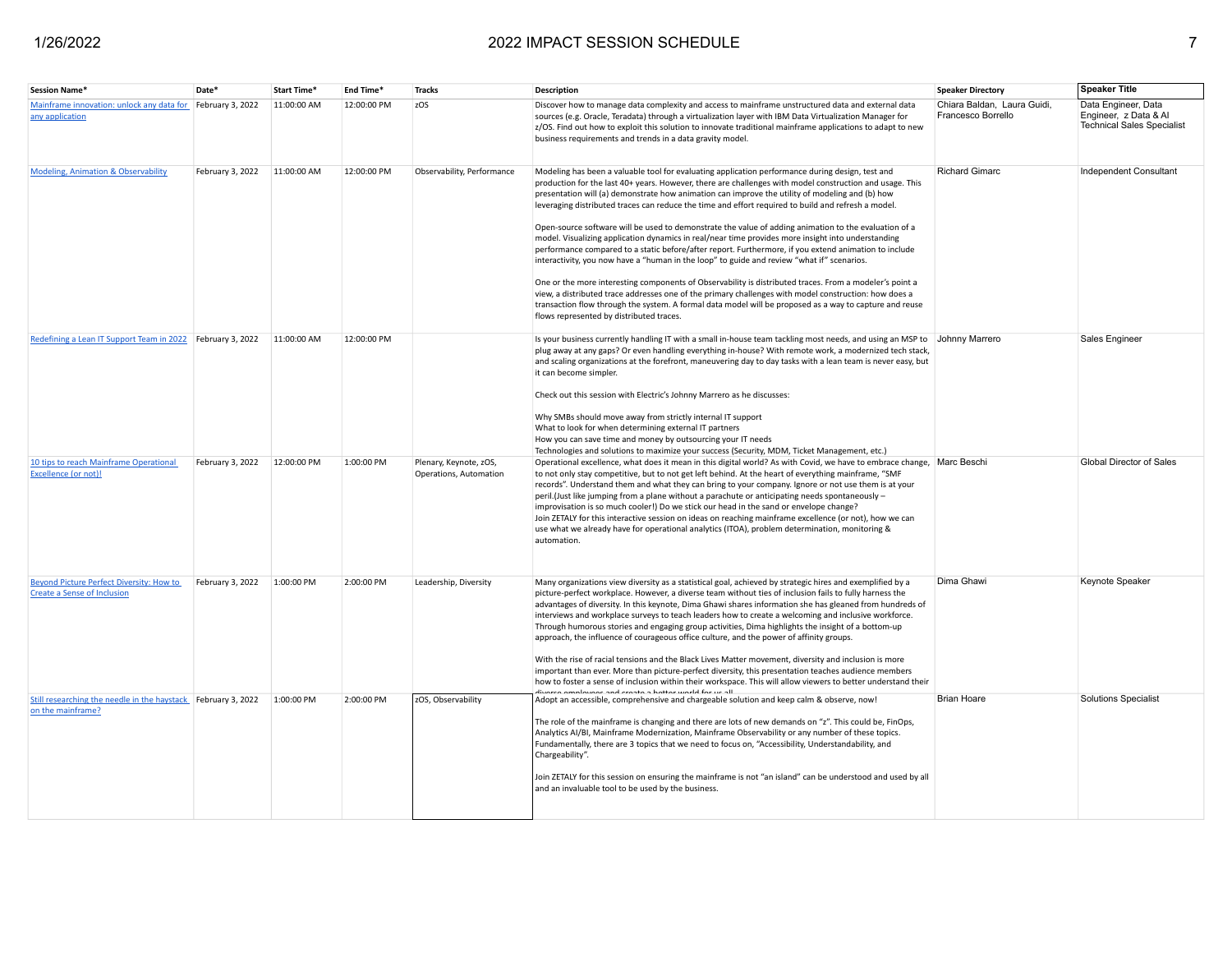| <b>Session Name*</b>                                                          | Date*            | Start Time* | End Time*   | <b>Tracks</b>                                           | <b>Description</b>                                                                                                                                                                                                                                                                                                                                                                                                                                                                                                                                                                                                                                                                                                                                                                                                                                                                                                                                                                  | <b>Speaker Directory</b>                  | <b>Speaker Title</b>                                  |
|-------------------------------------------------------------------------------|------------------|-------------|-------------|---------------------------------------------------------|-------------------------------------------------------------------------------------------------------------------------------------------------------------------------------------------------------------------------------------------------------------------------------------------------------------------------------------------------------------------------------------------------------------------------------------------------------------------------------------------------------------------------------------------------------------------------------------------------------------------------------------------------------------------------------------------------------------------------------------------------------------------------------------------------------------------------------------------------------------------------------------------------------------------------------------------------------------------------------------|-------------------------------------------|-------------------------------------------------------|
| DevOps Worked Why Hasn't Security<br>Kept Up?                                 | February 3, 2022 | 2:00:00 PM  | 3:00:00 PM  | DevOps, Software,<br>Development                        | DevOps has changed the way software is built, delivered, and operated. Behind the improvements are<br>DevOps teams, cultural shifts, and tooling built to serve engineers. Let's look at why security has remained<br>stagnant while a best-in-class standard has been developed for the rest of engineering.<br>DevOps has changed the way software is built, delivered, and operated in production. Features are pushed<br>out faster than ever before, applications are more resilient, and improvements in the development pipeline<br>have given engineers the power to own the complete delivery of their application.<br>Behind the improvements that we have seen from the advent of the DevOps movement are DevOps teams,<br>cultural shifts, and tooling that was built to serve the engineers themselves. While the world has shifted<br>left and a best-in-class standard has been established for software engineering, application security has<br>remained stagnant. | Joni Klippert                             | Founder & CEO                                         |
| Get the business views you need to keep<br>the mainframe profitable           | February 3, 2022 | 2:00:00 PM  | 3:00:00 PM  | zOS, Resource Planning                                  | In this TechDemo Session, you will discover a solution to make sense of your operational data and how to<br>transform your data fuel into business value.<br>Through ZETALY Service Intelligence, ZETALY Cost Control and ZETALY resource Planning, you will discover<br>how to gain visibility into your mainframe activity, understand the general organization and dependencies<br>of your infrastructure, connect technical data to its business context and track critical key performance<br>indicators and detect anomalies                                                                                                                                                                                                                                                                                                                                                                                                                                                  | Roberto Pacheco                           | Pre-Sales Engineer                                    |
| What's that VM Doing? The Sequel                                              | February 3, 2022 | 2:00:00 PM  | 3:00:00 PM  | Capacity, Infrastructure,<br>Observability, Performance | Server/VM-level measurements notify the capacity/performance analyst of resource usage patterns during Debbie Sheetz<br>(1) capacity threshold breaches (2) SLA breaches (3) other significant changes, but not how/why these<br>occurred. Inside guest measurements of the individual processes running on the server are the<br>implementation of everything from the operating system, tools, utilities, and application(s). How can these<br>be aggregated into specific categories to better understand the overall behavior of the server? The paper<br>presents a categorization methodology for server process measurements along with several case studies<br>(AIX, Linux and Windows). A different set of case studies was published for CMG Impact 2020 presentation<br>What's that VM Doing?                                                                                                                                                                            |                                           | <b>Principal Consultant</b>                           |
| Five design patterns to build more resilient February 4, 2022<br>applications |                  | 11:00:00 AM | 12:00:00 PM | Software, Development,<br>Performance                   | To deal with uncertainty, you have to design your software to be resilient. This session will review the most Derek Bingham<br>useful patterns for building resilient applications such as graceful degradation, timeouts, exponential<br>backoff, and circuit breakers. It will also explore how we can test our assumptions by injecting failure into<br>our applications and uncovering our weaknesses. You will leave with an understanding of how to build<br>more resilient applications and several patterns that you can apply to your software development projects.<br>This session goes through patterns you need to think about when building resilient, distributed<br>applications. It uses an example application that generates 'random' jokes, this application is then updated<br>with code that implements the patterns I am talking about. So at the end the joke generating application in<br>more resilient that when then talk started.                      |                                           | Senior Developer Advocate                             |
| <b>Code Climate - Velocity Tech Demo</b>                                      | February 4, 2022 | 12:00:00 PM | 12:30:00 PM | Observability, engineering                              | Engineering leaders recognize the importance of building observability into their software systems.<br>Through testing, monitoring, and detailed reporting, it's possible to thoroughly understand what's working<br>and what isn't.<br>But what about engineering processes? Despite putting a lot of time and energy into organizational design,<br>development processes, hiring practices, and team composition, leaders have a hard time identifying when<br>things aren't working as planned.<br>Engineering data can help bring the principles of observability to your team and its processes, making it<br>possible to spot pipeline bottlenecks, coach developers, and debug processes before issues get too big to<br>fix. In this keynote, you'll find out what kinds of engineering data can create observability, and how to use<br>that data to build high-performing engineering teams                                                                              |                                           |                                                       |
| <b>Networking Session</b>                                                     | February 4, 2022 | 12:00:00 PM | 12:15:00 PM | Networking                                              | Join your peers for a virtual networking session!                                                                                                                                                                                                                                                                                                                                                                                                                                                                                                                                                                                                                                                                                                                                                                                                                                                                                                                                   | Sherianne Bolling<br>Everyone's a Speaker | <b>Engineering Data Specialist</b><br>at Code Climate |